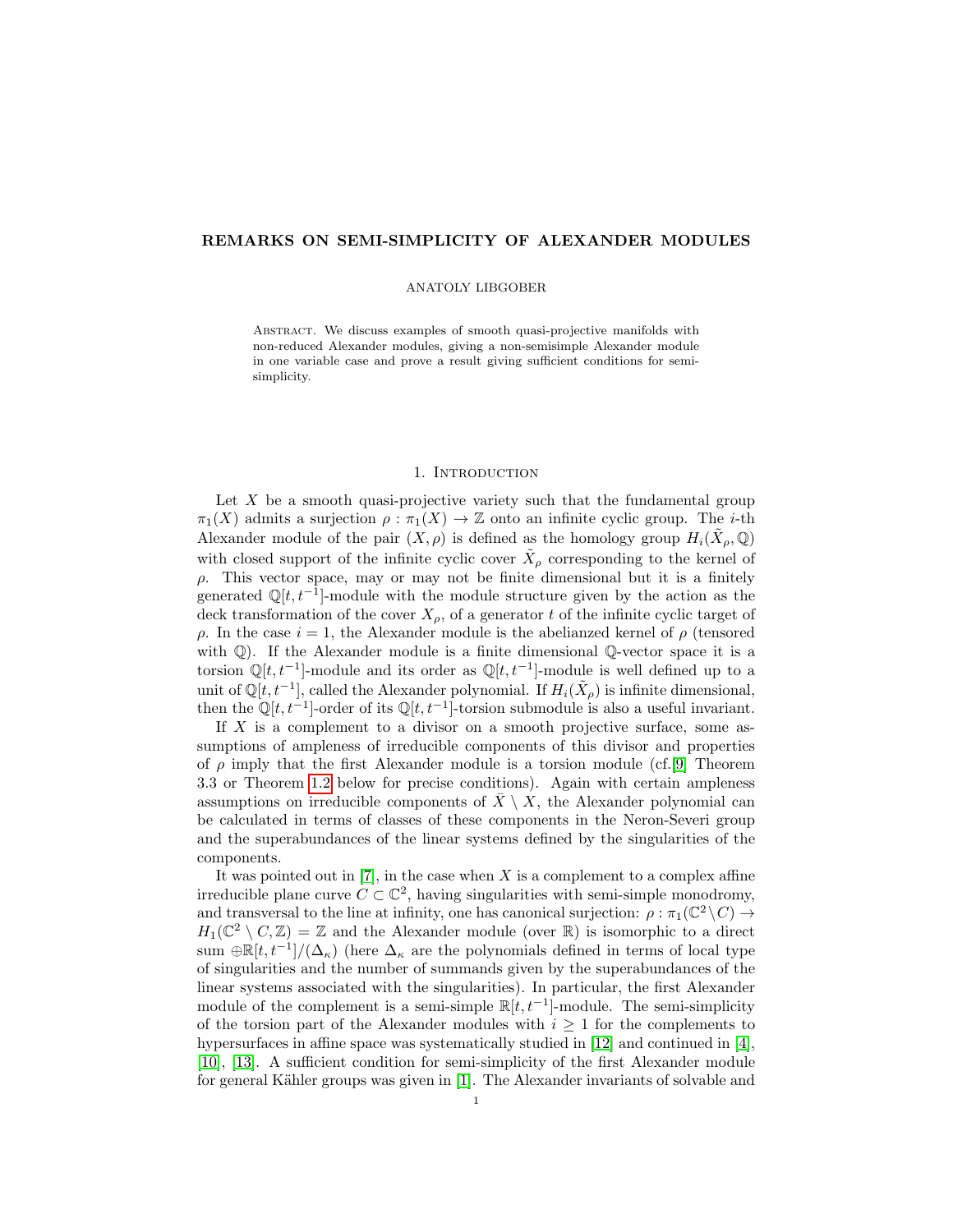nilpotent quotients of the fundamental groups of the complements to arrangements of hyperplanes were considered in [\[11\]](#page-5-7).

A detailed study of the Hodge structures on torsion part of the Alexander modules of a wider class of quasi-projective manifolds was carried out in [\[5\]](#page-5-8). The question of semi-simplicity also was considered in this paper and it was shown that the torsion part of the Alexander modules are semi-simple if X admits a proper holomorphic map  $X \to \mathbb{C}^*$  and the surjection  $\rho$  is the composition  $\pi_1(X) \to \pi_1(\mathbb{C}^*) = \mathbb{Z}$ . [\[5\]](#page-5-8) gives also a Hodge theoretical condition for semi-simplicity. In this paper also the question was raised if non-semisimple Alexander modules exist.

In this note we prove two Theorems concerning the semi-simplicity property. Theorem [1.1](#page-1-0) considers a milti-variable analog of non-semi-simplicity, i.e. the Alexander modules  $H_i(\tilde{X}, \mathbb{C})$  over the group ring  $\mathbb{C}[\mathbb{Z}^r]$  corresponding to a surjection of  $\pi_1(X)$  onto  $\mathbb{Z}^r$ , having an annihilator which is not a radical ideal. A natural invariant of  $H_i(\tilde{X}_r, \mathbb{C})$  is the characteristic subscheme of the torus  $Spec \mathbb{C}[\mathbb{Z}^r]$  which is the affine subscheme corresponding to the annihilator in the ring of Laurent polynomials  $Spec \mathbb{C}[\mathbb{Z}^r]$  of the *i*-th Alexander module. Corresponding reduced subscheme is the characteristic variety (cf. [\[8\]](#page-5-9)) and is an analog of the Alexander polynomial in the one variable case. Calculations of characteristic varieties, not relying on presentations of the fundamental group, are based on their relation with the homology of finite abelian covers which use only the reduced part of characteristic scheme (cf. [\[9\]](#page-5-0)). Hence the cases when characteristic scheme is differ from characteristic variety, the difference cannot be detected by the Betti numbers of abelian covers. Since a module over  $\mathbb{Q}[t, t^{-1}]$  is semisimple if and only if its support is reduced, the cases when characteristic schemes are different from characteristic varieties provide a multivariable counterpart of non-semi-simplicity.

Theorem [1.1](#page-1-0) gives examples of quasi-projective varieties which have contractible universal covers, the 2-step nilpotent groups as their fundamental groups and have non-radical annihilator of the Alexander modules. Construction of [\[3\]](#page-5-10) and [\[2\]](#page-5-11) shows that there exist even projective groups with such property. Note that in examples of Theorem [1.1](#page-1-0) with a non-semi-simple Alexander  $\mathbb{C}[t, t^{-1}]$ -module, unlike in the cases considered in [\[5\]](#page-5-8), the surjection of the fundamental group onto  $\mathbb Z$  is not induced by a holomorphic surjection onto  $\mathbb{C}^*$ . Existence of the later is an additional strong contraint on X

The Theorem [1.2](#page-2-0) gives sufficient conditions for semi-simplicity of one variable Alexander modules. This is a generalization of the results in [\[4\]](#page-5-3) and the argument is close to the one used in the proof of divisibility theorems for Alexander polynomials (cf. [\[9\]](#page-5-0) for a recent account of those). The specific statements are as follows.

<span id="page-1-0"></span>**Theorem 1.1.** Let A be polarized abelian variety of dimension n and  $\omega \in \Lambda^2 H^1(A,\mathbb{Z})$ be a polarization. Let  $X_n^{\omega}$  be the complement to the zero section in a corresponding positive definite line bundle. Then  $\pi_1(X_n^{\omega})$  is a subgroup of a finite index in the Heisenberg group  $H_n$  with presentation:

<span id="page-1-1"></span>(1) 
$$
\{x_i, y_i, z | [x_i, x_j] = [y_i, y_j] = [x_i, z] = [y_i, z] = 1, [x_i, y_i] = z, \forall i, j, [x_i, y_j] = 1 (i \neq j) i, j = 1, ..., n \}
$$

and  $\pi_1(X_n^{\omega}) = H_n$ , if polarization is principal. Let  $\rho : H_n \to \mathbb{Z}^n$  be the surjection with the kernel being the normal closure of the subgroup of  $H_n$  generated by  $y_1, \ldots, y_n, z$ . Then the annihilator of the corresponding to  $\rho$  Alexander module  $H_i(\tilde{X}_n^{\omega}(\mathbb{C})), i \geq 1$  is  $\mathfrak{m}^2$  where  $\mathfrak{m}$  is the maximal ideal of the identity of the torus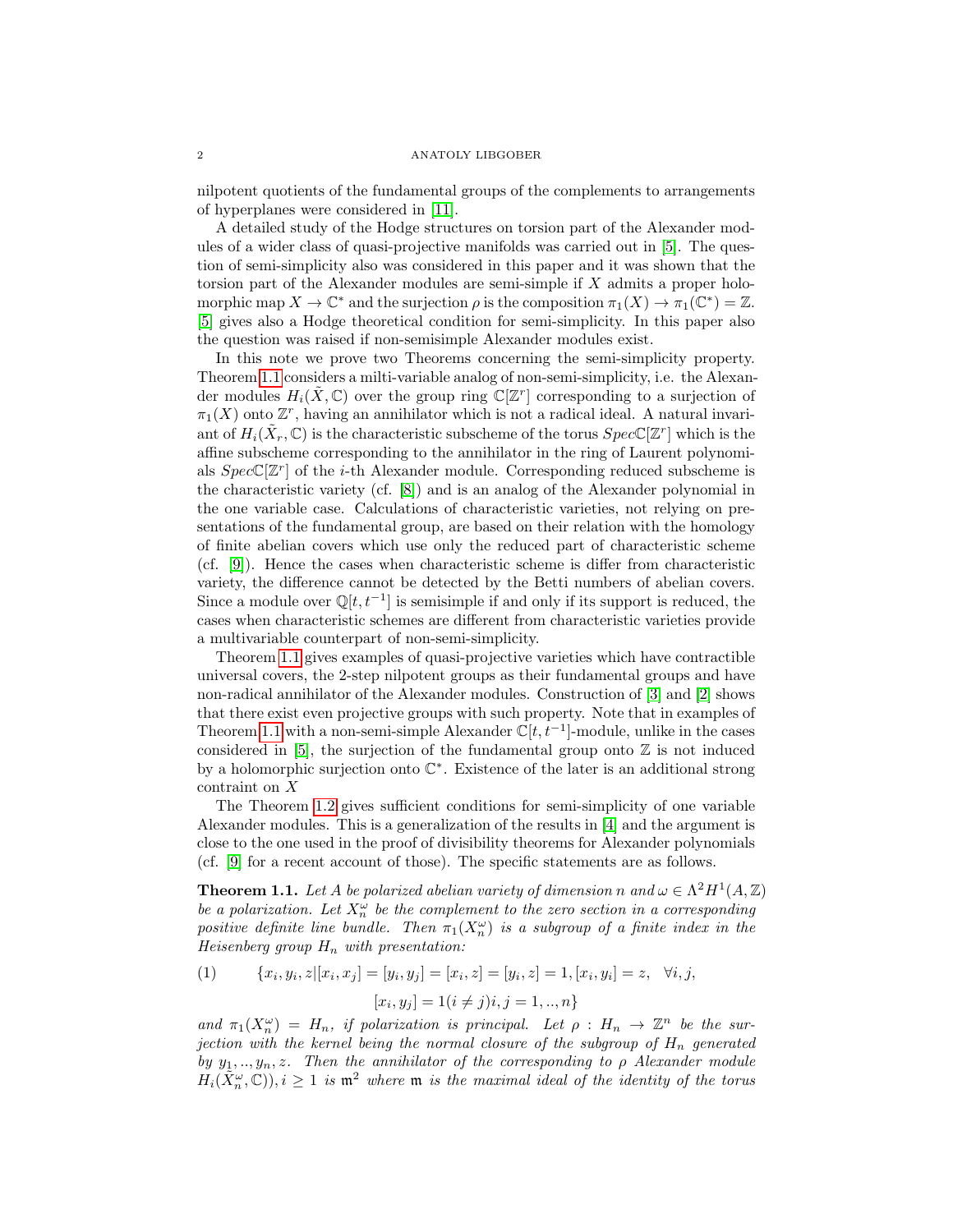$Spec \mathbb{C}[\mathbb{Z}^n]$ . In particular for  $n = 1$  one obtains a quasi-projective groups with corresponding Alexander module being not semi-simple with the action of a generator of  $\mathbb Z$  having one  $2 \times 2$  Jordan block.

<span id="page-2-0"></span>**Theorem 1.2.** Let  $X$  be a smooth projective variety of dimension greater than one and let  $D = D_1 \cup D_0$  be a reduced divisor on X. Assume that

(i)  $D_0$  is irreducible, smooth and ample.

(ii)  $D_0$  intersects  $D_1$  transversally (in particular only at smooth points of the latter).

(iii) One has surjection  $\rho : \pi_1(X \setminus D) \to \mathbb{Z}$  which takes the meridian of  $D_0$  to non-zero.

Then  $H_i((\widetilde{X\setminus D})_\rho, \mathbb{C})$ , where  $(\widetilde{X\setminus D})_\rho$  is the cyclic cover corresponding to Kerp, is a semisimple  $\mathbb{C}[t,t^{-1}]$ -module.

These results are proven in the next section where also illustrating examples are given. I am grateful to L.Maxim for his comments on an earlier version if this note.

## <span id="page-2-1"></span>2. Proofs of the Theorems [1.1](#page-1-0) and [1.2](#page-2-0)

2.1. **Proof of Theorem [1.1.](#page-1-0)** The description of  $\pi_1(X_n^{\omega})$  follows immediately from the exact sequence of locally trivial  $\mathbb{C}^*$ -fibration:

(2) 
$$
0 \to \mathbb{Z} \to \pi_1(X_n^{\omega}) \to \mathbb{Z}^{2n} \to 0
$$

since the class of this extension can be identified the symplectic form corresponding to polarization (cf. [\[3\]](#page-5-10); in fact sect. 5 of this paper shows that for appropriate polarization and  $n \geq 4$ , a generic linear section of the total space of such bundle gives projective surface with fundamental group being the Heisenberg group [\(2\)](#page-2-1); cf. [\[2\]](#page-5-11) for another version of the argument of projectivity of these groups).

It follows form [\(1\)](#page-1-1) that the subgroup of  $H_n$  generated by  $y_1, ..., y_n, z$  is abelian and normal. Denote by  $t_1, ..., t_n$  generators of the quotient corresponding to  $x_1, ..., x_n$ . Then we have:

<span id="page-2-2"></span>(3) 
$$
t_i y_j = y_j \quad (i \neq j), \quad t_i y_i = y_i + z \quad 1 \leq i \leq n
$$

In the case when polarization is not principal, the second part in [\(3\)](#page-2-2) is given by  $t_i y_i = y_i + \alpha_i z$  (an explicite form of  $\alpha_i$  can be obtained in terms of elementary divisors of the symplectic form corresponding to polarization, using matrix form of Heisenberg group, cf. [\[3\]](#page-5-10), Sect. 5). In particular the Alexander module is generated by  $y_1, \ldots, y_n$  satisfying the relations:

(4) 
$$
\alpha_j(t_i - 1)y_i = \alpha_i(t_j - 1)y_j \quad (t_i - 1)y_j = 0, \ (i \neq j)
$$

Therefore, the annihilator coincides with  $m^2$ . Finally, it follows that the abelian cover  $\tilde{X}_n^{\omega}$  is homotopy equivalent to a torus and hence higher Alexander modules are the exterior powers of the first one. The claim follows.

2.2. **Proof of the Theorem [1.2.](#page-2-0)** Note that assumptions  $(i), (ii), (iii)$  imply that the first Alexander module is a torsion (cf. [\[9\]](#page-5-0) Theorem 3.3<sup>-[1](#page-2-3)</sup>). Let  $T(D_0)$  be a small regular neighborhood of  $D_0$ . Let  $D'_0$  be a small deformation of  $D_0$  which is smooth member of the linear system  $L(D_0)$  and which is a smooth closed submanifold of  $T(D_0)$  transversal to all components of  $D_1$  at smooth points of the latter. It follows

<span id="page-2-3"></span><sup>&</sup>lt;sup>1</sup>in fact the proof of semi-simplicity below is close to the one used in this reference to show this property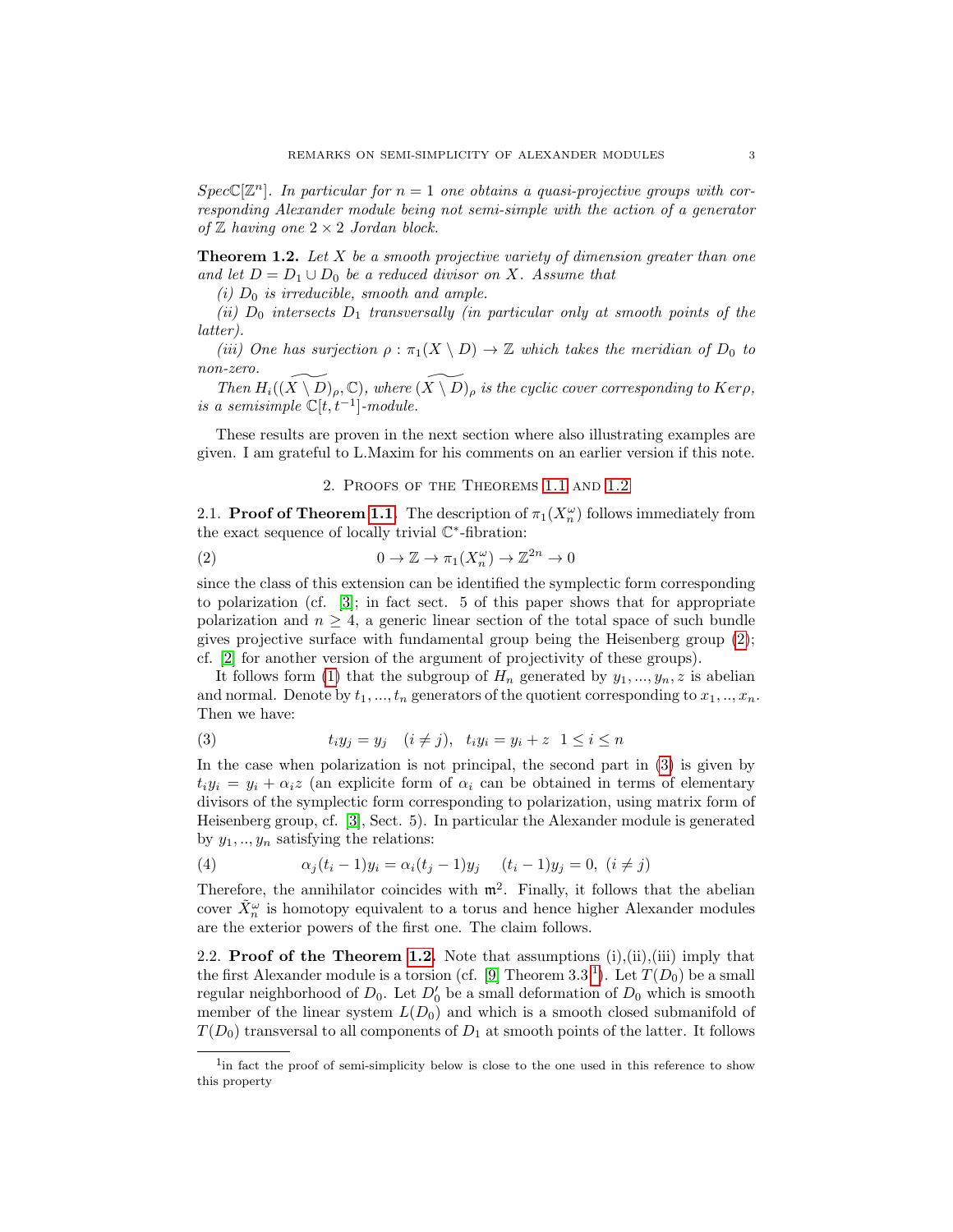#### 4 ANATOLY LIBGOBER

from (stratified) Lefschetz hyperplane section theorem for quasi-projective varieties that the spaces  $X \setminus D_0 \cap D_1$  and  $D'_0 \setminus D'_0 \cap (D_0 \cap D_1)$  have the same  $(n-2)$ -homotopy type i.e.  $X \setminus D_0 \cap D_1$  is homotopy equivalent to a CW-complex which is a union of a CW-complex homotopy equivalent to  $D'_0 \setminus D'_0 \cap (D_0 \cap D_1)$  and cells of dimension  $i \geq n-1$ . Hence the infinite cyclic covers of these both spaces, corresponding to  $\rho: \pi_1(X \setminus D) \to \mathbb{Z}$  and surjection  $\rho_{D'_O} : \pi_1(D'_0 \setminus D'_0 \cap (D_0 \cap D_1) \to \mathbb{Z}$  induced by embedding  $D'_0 \setminus D'_0 \cap (D_0 \cap D_1) \rightarrow X \setminus D_0 \cap D_1$  and  $\rho$ , also have cellular decompositions identical up to dimension  $n-2$ . Hence one has isomorphism of  $\mathbb{C}[t, t^{-1}]$ -modules up to dimension  $n-2$  and surjection for  $i = n-1$ :

<span id="page-3-0"></span>(5) 
$$
H_i([D'_0 \setminus D'_0 \cap (D_0 \cap D_1)]_{\rho_{D_0}}) \to H_i([X \setminus \widetilde{D_0} \cap D_1]_{\rho}, \mathbb{C}))
$$

where  $[\cdot]_{\rho}$  denotes the infinite cyclic covers corresponding to the surjection onto Z indicated by the subscript.

Next notice that  $T(D_0) \setminus (D_0 \cup (D_1 \cap T(D_0)))$  is diffeomorphic to a locally trivial fibration

$$
T(D_0) \setminus D_0 \cup (D_1 \cap T(D_0)) \stackrel{D^*}{\to} D_0 \setminus D_0 \cap D_1
$$

over  $D_0 \setminus D_0 \cap D_1$  having a punctured disk  $D^*$  as a fiber. Let  $d = \rho(\gamma_{D_0}) \in \mathbb{Z}$  where  $\gamma_{D_0} \in \pi_1(T(D_0) \setminus (D_0 \cup (D_1 \cap T(D_0))))$  is the class meridian in the component  $D_0$ . The sequence of the fundamental groups induced by this fibration and surjections on the cyclic groups induced by  $\rho_{T(D_0)}$  gives the diagram:

$$
(6) \begin{array}{cccc} \mathbb{Z} & \to & \pi_1(T(D_0) \setminus (D_0 \cup (D_1 \cap T(D_0)))) & \to & \pi_1(D_0 \setminus D_0 \cap D_1) & \to & 0 \\ \downarrow & & \rho_{T(D_0)} \downarrow & & & \rho' \downarrow \\ \mathbb{Z} & \to & \mathbb{Z} & \to & \mathbb{Z}/d\mathbb{Z} & \to & 0 \end{array}
$$

It follows from the Lemma 3.1 of [\[6\]](#page-5-12) that the infinite cyclic cover

$$
[T(D_0) \setminus (\widetilde{D_0 \cup (D_0 \cap D_1)})]_{\rho_{T(D_0)}}
$$

fibers over the d-fold cyclic cover of  $D_0 \setminus D_0 \cap D_1$  corresponding to surjection  $\rho'$  in the last column of the above diagram. This fibration has contractible fiber  $\tilde{\mathbb{C}}^*$  and the action of the deck transformation on  $[T(D_0) \setminus (D_0 \cup (D_0 \cap D_1))]_{\rho_{T(D_0)}}$ factors through the action of a finite cyclic group. Hence the Alexander modules  $H_i([T(D_0) \setminus \widetilde{(D_0 \cup (D_0 \cap D_1))]_{\rho_{T(D_0)}}$  are semi-simple. Finally, consider the diagram:

$$
(7) \quad H_i([D'_0 \setminus D'_0 \cap (D_0 \cap D_1)]_{\rho_{D_0}}) \rightarrow H_i([T(D_0) \setminus (D_0 \cup (D_0 \cap D_1))]_{\rho_{T(D_0)}})
$$
\n
$$
\downarrow
$$
\n
$$
H_i([\widetilde{X \setminus D}]_{\rho})
$$

in which all arrows are induced by respective embeddings. Since the map [\(5\)](#page-3-0) is an isomorphism, it follows that the vertical map is surjective. Hence  $H_i([X\setminus D]_o)$ , being the quotient of a semisimple module, is semisimple as well.  $\Box$ 

## 3. Miscellaneous comments.

# 3.1. Non-semisimple Alexander modules and Heisenberg groups.

**Proposition 3.1.** Let  $\rho: G \to \mathbb{Z}$  be surjection such that the corresponding  $\mathbb{C}[t, t^{-1}]$ Alexander module G'/G" $\otimes \mathbb{C}$  has a 2×2 Jordan block corresponding to the eigenvalue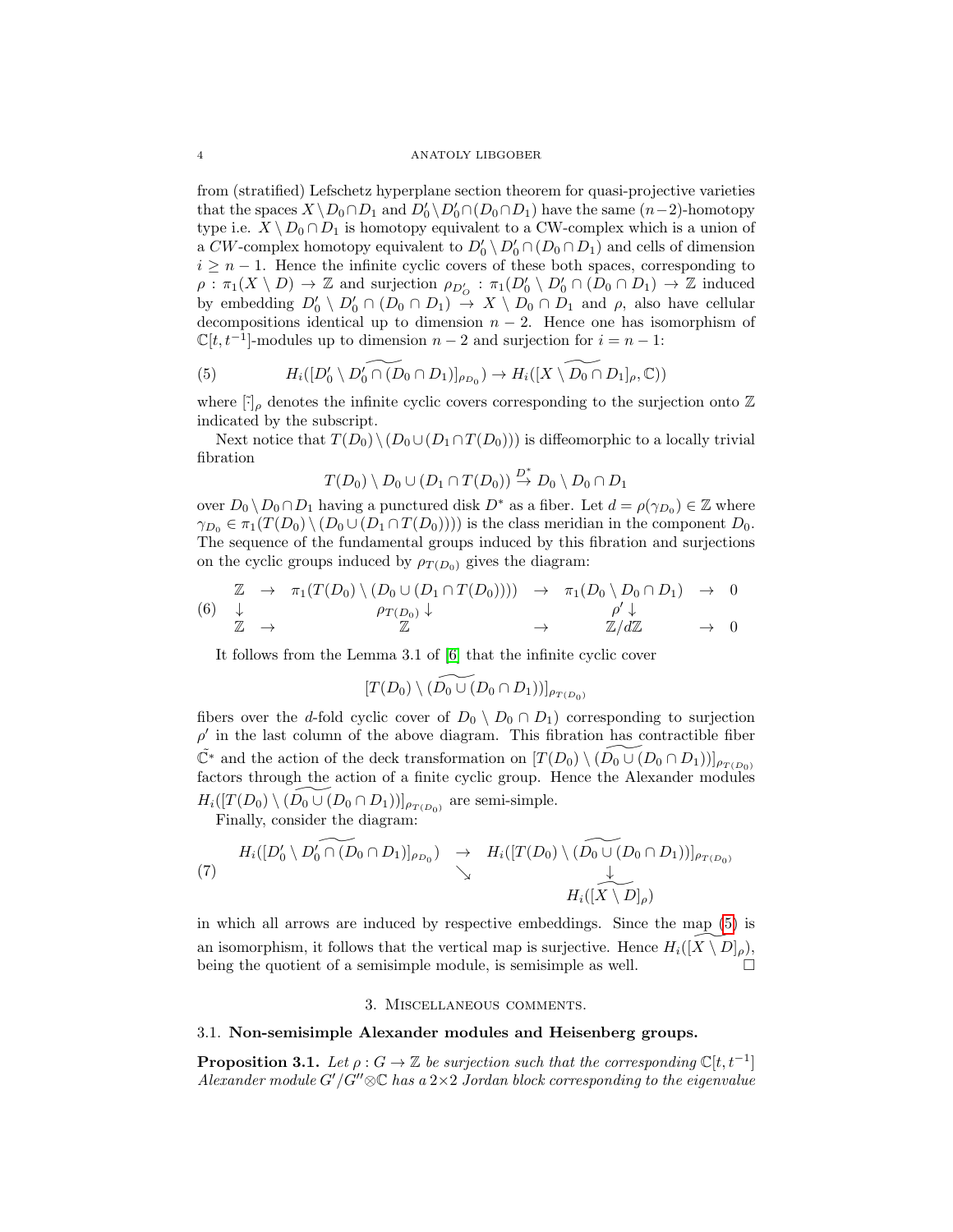1 in a basis belonging to the lattice  $(G'/G'')/Torsion \subset G'/G'' \otimes \mathbb{C}$ . Then G has as a quotient a subgroup of finite index in the Heisenberg group

<span id="page-4-0"></span>(8) 
$$
\{x, y, z | [x, z] = [y, z] = 1, [x, y] = z\}
$$

.

*Proof.* Let  $x \in G$  be such that  $\rho(x)$  is the generator t multiplicative infinite cyclic group and  $y_1, ..., y_N \in G'$  be representatives of a basis of  $G'/G''$ , such that the first two elements of this basis  $\bar{y}_1, \bar{y}_2 \in G'/G''$  of form the  $2 \times 2$  Jordan block i.e. the action of t as the form  $t\bar{y}_1 = \bar{y}_1, t\bar{y}_2 = \bar{y}_2 + \alpha \bar{y}_2$ . Let K be the subgroup of G' generated by representatives  $y_3, ..., y_N$ , of remaining elements of  $\mathbb{Z}$ - basis of  $G'/G''$ . It follows that  $G/K$  is isomorphic to the group of  $3 \times 3$  unipotent matrices over  $\mathbb{Z}$ and hence is a subgroup of finite index in the group  $(8)$ .

3.2. A group with non-semi-simple Alexander module. While this paper does not contain examples of a quasi-projective groups having nilpotent quotients with rank of the center being greater than 1, one can construct a 2-step nilpotent group obtained as extension [\(2\)](#page-2-1) in which one replaces  $\mathbb Z$  by a free group  $\mathbb Z^k$ . If one takes as cocycle in  $H^2(\mathbb{Z}^{2n}, \mathbb{Z}^k) = \bigoplus_{1}^{k} H^2(\mathbb{Z}^{2n}, \mathbb{Z})$  and the collection of k integer 2-forms of rank 2, with null spaces belonging a codimension 1 subspace (i.e. the forms  $\omega \wedge \eta_i$ ,  $i = 1, ..., k$  with  $\omega_0, \eta_i$  being 1-forms), it is easy to check that such group has the Alexander module corresponding to k Jordan blocks. It is not clear, at the moment of this writing, if such a group is quasi-projective.

3.3. Example. A semi-simple Alexander module of a Zariski open subset of a general simply connected smooth projective surface. This is Alexander modules version of the example in section 4.6 of  $[9]$ . Let X be a smooth simply connected projective surface and  $D_0$  be a smooth ample divisor with the class  $[D_0] \in H^2(X,\mathbb{Z})$ . Let  $p, q \in \mathbb{Z}_{>0}$  be such that there exist sections  $s_1 \in H^0(X, \mathcal{O}_X(pD_0))$  and  $s_2 \in$  $H^0(X, \mathcal{O}_X(qD_0))$  which are smooth, transversal to each other, and are also transversal to  $D_0$ . Let D be the zero set of the section  $s_1^q + s_2^p \in H^0(X, pqD_0)$ . It follows from [\[9\]](#page-5-0) (1.6), that  $H_1(X \setminus D \cup D_0, \mathbb{Z})$  has rank 1 with torsion group having order l, which is the greatest common divisor of of the integers  $([D_0], E)$ ,  $E \in H^2(X, \mathbb{Z})$ . Surjection of  $\pi_1(X \setminus D \cup D_0)$  onto Z, given by abelianization followed by taking the quotient by the torsion subgroup allows to define the corresponding Alexander module. D has  $pqD_0^2$  singularities each having the local equation  $x^p + y^q = 0$  at the subscheme SingD of X which is the complete intersection  $s_1 = s_2 = 0$ . Calculation as in [\[9\]](#page-5-0) section 4.6 shows that the sheaf of ideals of quasi-adjunction for  $D \cup D_0$  is the ideal of the zero dimensional reduced scheme  $Sing(D)$  and that the superabundance of the linear system  $H^0(X, K_X \otimes (p+q)D_0 \otimes \mathcal{I}_{Sing(D)})$  is equal to 1. It follows from theorem [1.2,](#page-2-0) that the ideal of reduced support of Alexander module the annihilator of the Alexander module:

<span id="page-4-1"></span>
$$
(9) \qquad [\pi'_1(X \setminus D \cup D')/\pi''_1(X \setminus D \cup D')] \otimes \mathbb{Q} = \mathbb{Q}[t, t^{-1}]/(\frac{(t^{pq} - 1)(t - 1)}{(t^p - 1)(t^q - 1)})
$$

In the case when  $X = \mathbb{P}^2$ ,  $D_0 = \mathbb{P}^1$ , the fundamental group  $\mathbb{P}^2 \setminus D$  (*D* can be take to be a curve with equation  $(x^p + y^p)^q + (x^q + z)^p = 0$  is the free product of  $\mathbb{Z}_p * \mathbb{Z}_q$  which implies the isomorphism [\(9\)](#page-4-1). It would be interesting to calculated the fundamental groups  $\pi_1(X \setminus (D \cup D_0))$  for other simply connected surfaces.